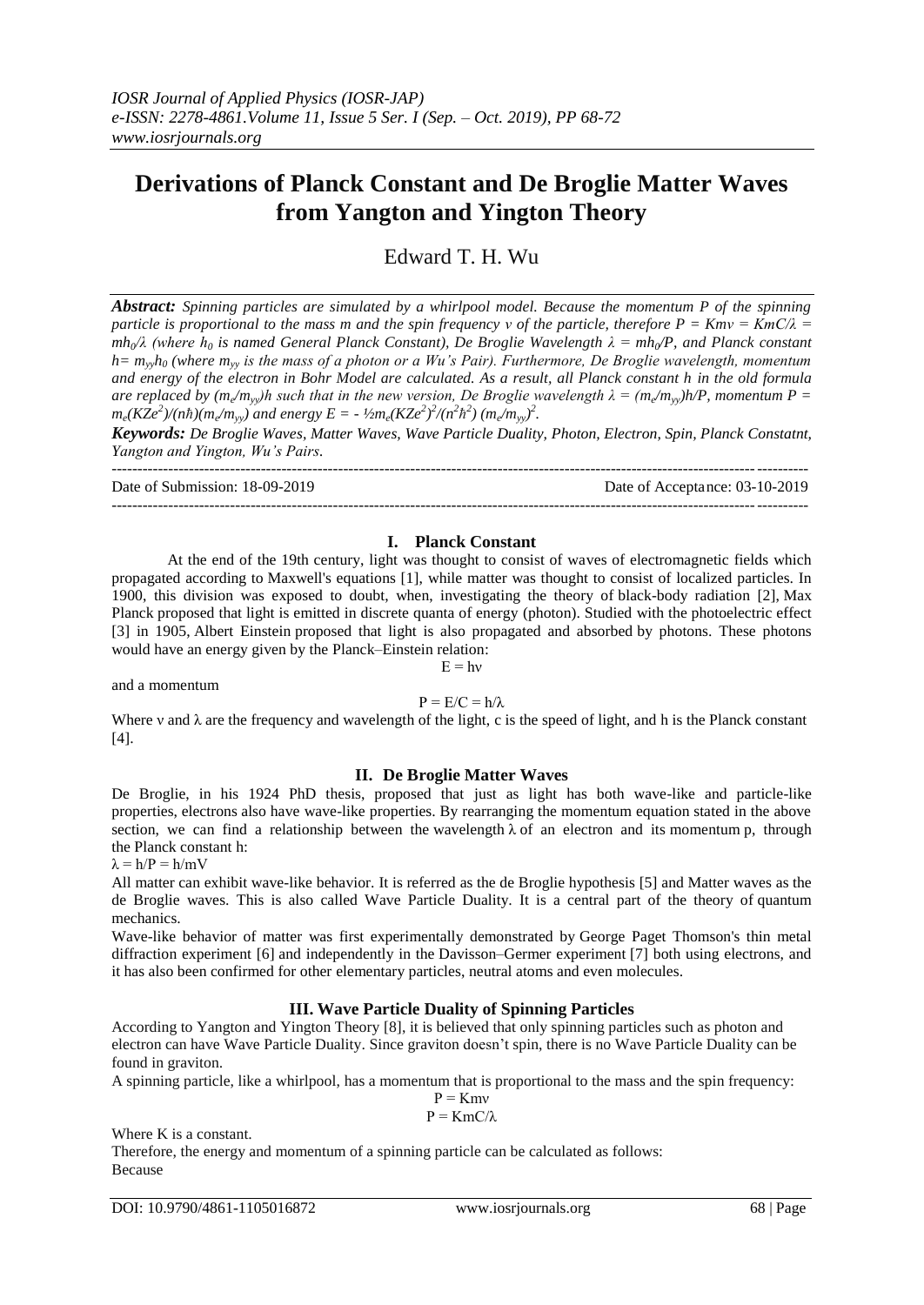$\Delta E = P \Delta V$ Assuming the final speed of the particle is Absolute Light Speed C, then  $E = PC = KmvC$ Given  $h_0 = KC$ Therefore,

$$
\begin{array}{l} E = m h_0 v \\ P = m h_0 / \lambda \end{array}
$$

And the wavelength of the spinning particle is

 $\lambda = m h_0/P$ 

Where m is the mass, E is the energy and P is the momentum of the spinning particle.  $h_0$  is the General Planck Constant and  $\lambda$  is the wavelength of De Broglie Matter Wave of the particle.

## **IV. Wu's Pair – A circulating Yangton and Yington Pair**

Yangton and Yington Theory [8] is a hypothetical theory based on a pair of super fine Antimatter Particles named "Yangton and Yington" with a build-in inter-attractive force named "Force of Creation" forming a permanent circulating particle pair named "Wu's Pair" (Fig. 1). Wu's Pairs is proposed as the fundamental building blocks of the universe. Yangton and Yington Theory explains the formation of all subatomic particles and the correlations between space, time, energy and matter.



Fig. 1 Wu's Pair - a Yangton and Yington circulating pair.

## **V. Photon – A Free Wu's Pair**

A photon is a free Wu's Pair, a super fine Yangton and Yington circulating pair, traveling at light speed in space. According to Yangton and Yington Theory, the mass of a photon is the same as that of a Wu's Pair. It is a pair of Yangton and Yington particles.

It is proposed that photon is emitted from an object through a two stage process: separation stage and ejection stage (Fig. 2) [9].

A. Separation Stage

To unlock a photon from the surface of an object, it requires thermal energy to overcome the string force between the photon and the Wu's Pair on the surface of the object.

B. Ejection Stage

After the separation stage, photon is ejected by the repulsive forces between the Yangton particles and the Yington particles between the photon and the Wu's Pair on the surface of the object.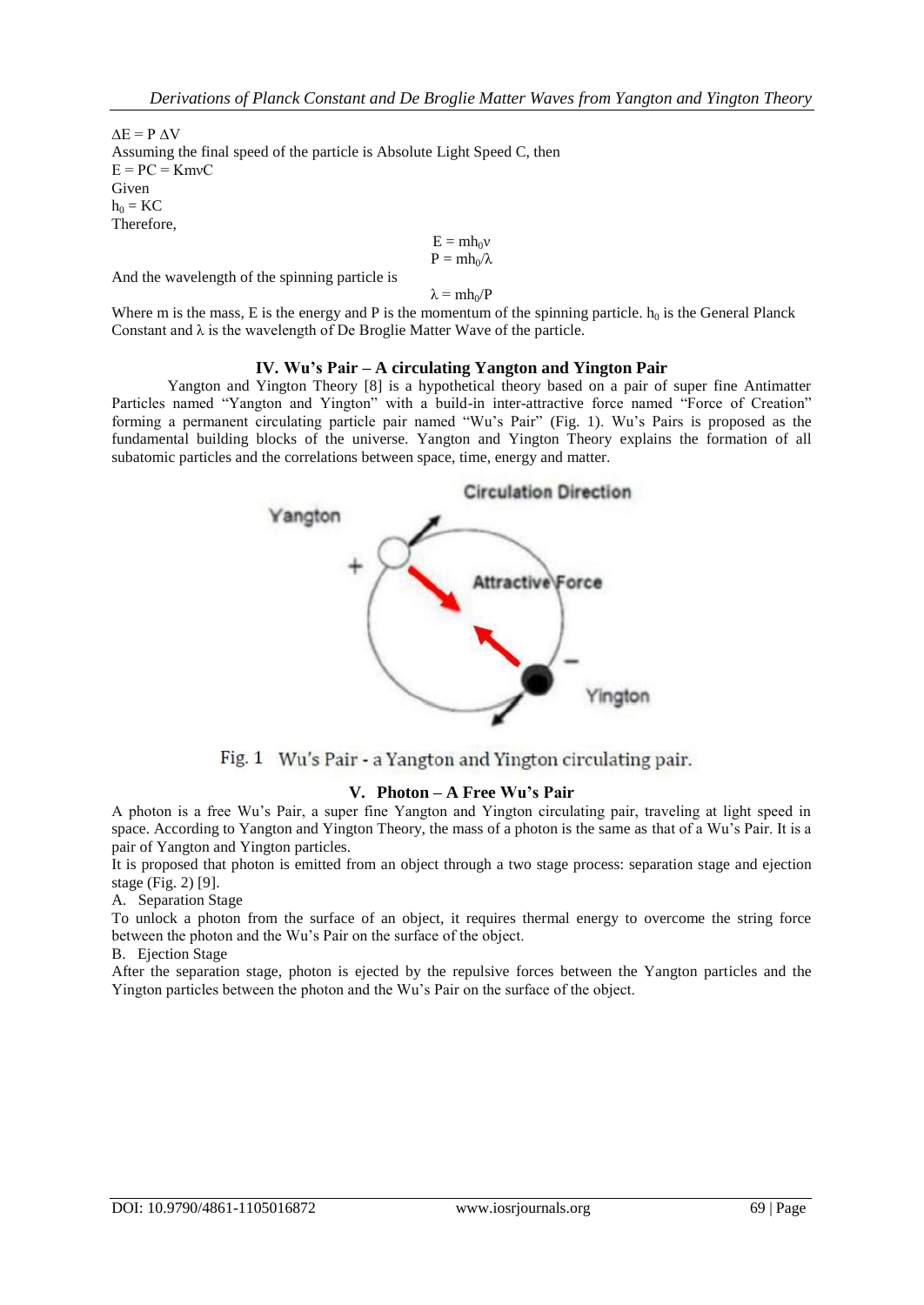

Fig. 2 A photon is formed in a two stage separation and ejection process by releasing Wu's Pair from its parent substance.

#### **VI. Absolute Light Speed**

Because of the constant ejection force in the photon emission process, regardless to the frequency, a photon escaped from its parent object should always have a constant speed  $3 \times 10^8$  m/s known as "Absolute Light" Speed" [9] in the ejection direction observed at the parent object (light source).

#### **VII. Photon Inertia Transformation**

Photon emitted from an object carries the inertia of the object (light source). In other words, photon travels not only at an Absolute Light Speed  $(3 \times 10^8 \text{ m/s})$  in the trajectory direction from the light source, but also with a speed and direction as that of the light source from the observer. This phenomenon is named "Photon Inertia Transformation" [10].

## **VIII. Momentum and Energy of Photons**

Unlike Wu's Pairs having a momentum and energy as a portion of the substance, the momentum and energy of a free photon is generated during the two stage photon separation and ejection process from the light source.

The momentum of the photon, similar to a whirlpool, is proportional to the frequency (ν) of the circulation of the Yangton and Yington particles in the Wu's Pair. Therefore,

$$
P = Km_{yy} v
$$

Where K is a constant and  $m_{yy}$  is the mass of a photon, a single Wu's Pair.

Since energy is the amount of the interaction applied on an object caused by the resistance of the action and the response of the action, therefore, the energy difference (∆E) between a Wu's Pair and a photon can be represented by the multiplication of the momentum (P) and the change of velocity ( $\Delta V$ ) as follows:  $\Delta E = P \Delta V$ 

Because,

 $\Delta E = E$ Also,  $\Delta V = C$ Therefore,

#### $E = PC$

Where E is the kinetic energy, P is the momentum of a photon and C is the light speed in space.

Because,  $P = Km_{vv}v$  $h_0 = KC$ Therefore,  $E = Km_{yy}VC = (m_{yy}KC)v = m_{yy}h_0v$ Given  $h = m_{vv}h_0$ Therefore,

 $E = hv$ 

Where h is Planck constant  $6.626 \times 10^{-34}$  m<sup>2</sup> kg/s. Because,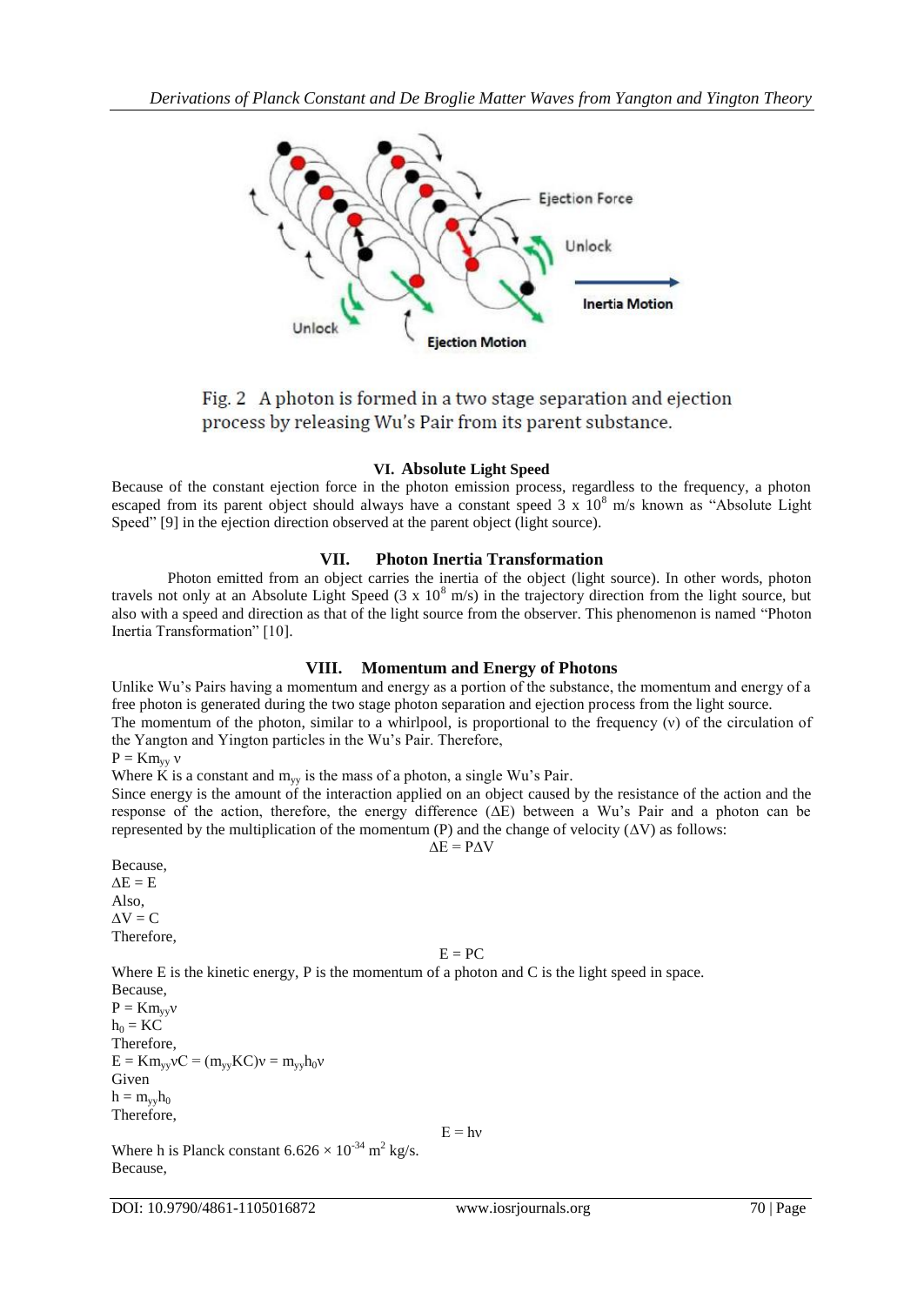$P = E/C = (hv/C) = h/(C/v)$  $C/v = \lambda$ Therefore,

And

 $P = h/\lambda$  $\lambda = h/P$ 

Where  $\lambda$  is the wavelength of a photon.

It is believed that during the photon separation process, the string energy [8] associated with the string force between two Wu's Pairs on the surface of the substance is converted to the kinetic energy of the photon.

### **IX. Electron and Bohr Model**

For an electron circulating around the atomic nucleus, the wavelength of the electron can be represented as:

$$
\lambda = m_e h_0/P\,
$$

Where  $m_e$  is the mass of an electron and  $h_0$  is the General Planck Constant. According to Bohr model,

 $2\pi R = n\lambda = nm_e h_0/P$ 

 $m_e(V^2/R) = KZ(e^2/R^2)$ 

 $E = -\frac{1}{2} m_e V^2$ 

Also,

 $P = m_e V$ 

 $h = m_{yy}h_0$ 

 $\hbar = h/2\pi$ 

Therefore,

 $\lambda = (m_e/m_{yy})h/P$  $V = (KZe^2/m_eR)^{1/2}$  $R = (n^2 \hbar^2/m_e KZe^2)(m_e/m_{yy})^2$  $P = m_e(KZe^2)/(n\hbar)(m_e/m_{yy})$ E =  $-$  1/2 m<sub>e</sub>(KZe<sup>2</sup>)<sup>2</sup>/(n<sup>2</sup> $\hbar$ <sup>2</sup>)(m<sub>e</sub>/m<sub>yy</sub>)<sup>2</sup>

Since m<sub>e</sub>/m<sub>yy</sub> is the amount of Wu's Pairs in an electron, it is a constant and so is  $(m_e/m_{yy})^2$ .

#### **X. Conclusion**

Spinning particles are simulated by a whirlpool model. Because the momentum P of the spinning particle is proportional to the mass m and the spin frequency v of the particle, therefore  $P = Kmv = KmC/\lambda$  $mh_0/λ$  (where  $h_0$  is named General Planck Constant), De Broglie Wavelength  $λ = mh_0/P$ , and Planck constant h=  $m_{\rm vv}$ h<sub>0</sub> (where  $m_{\rm vv}$  is the mass of a photon or a Wu's Pair). Furthermore, De Broglie wavelength, momentum and energy of the electron in Bohr Model are calculated. As a result, all Planck constant h in the old formula are replaced by  $(m_e/m_{yy})$ h such that in the new version, De Broglie wavelength  $\lambda = (m_e/m_{yy})h/P$ , momentum P =  $m_e$ (KZe<sup>2</sup>)/(n*h*)( $m_e/m_{yy}$ ) and energy E = - ½ $m_e$ (KZe<sup>2</sup>)<sup>2</sup>/(n<sup>2</sup>*h*<sup>2</sup>) ( $m_e/m_{yy}$ )<sup>2</sup>.

#### **References**

[1]. David J Griffiths (1999). [Introduction to electrodynamics](https://archive.org/details/introductiontoel00grif_0/page/559) (Third ed.). Prentice Hall. pp. [559–562.](https://archive.org/details/introductiontoel00grif_0/page/559) [ISBN](https://en.wikipedia.org/wiki/International_Standard_Book_Number) [978-0-13-805326-0.](https://en.wikipedia.org/wiki/Special:BookSources/978-0-13-805326-0)

<sup>[2].</sup> Peter Theodore Landsberg (1990). "Chapter 13: Bosons: black-body radiation". Thermodynamics and statistical mechanics (Reprint of Oxford University Press 1978 ed.). Courier Dover Publications. pp. 208 ff. ISBN 0-486-66493-7.

<sup>[3].</sup> [Einstein, Albert](https://en.wikipedia.org/wiki/Albert_Einstein) (1905). ["Über einen die Erzeugung und Verwandlung des Lichtes betreffenden heuristischen Gesichtspunkt"](http://www.zbp.univie.ac.at/dokumente/einstein1.pdf) [On a Heuristic Point of View about the Creation and Conversion of Light] (PDF). Annalen der Physik (in German). 17 (6): 132– 148. [Bibcode:](https://en.wikipedia.org/wiki/Bibcode)[1905AnP...322..132E.](https://ui.adsabs.harvard.edu/abs/1905AnP...322..132E) [doi](https://en.wikipedia.org/wiki/Digital_object_identifier)[:10.1002/andp.19053220607.](https://doi.org/10.1002%2Fandp.19053220607) Retrieved 2017-01- 15.